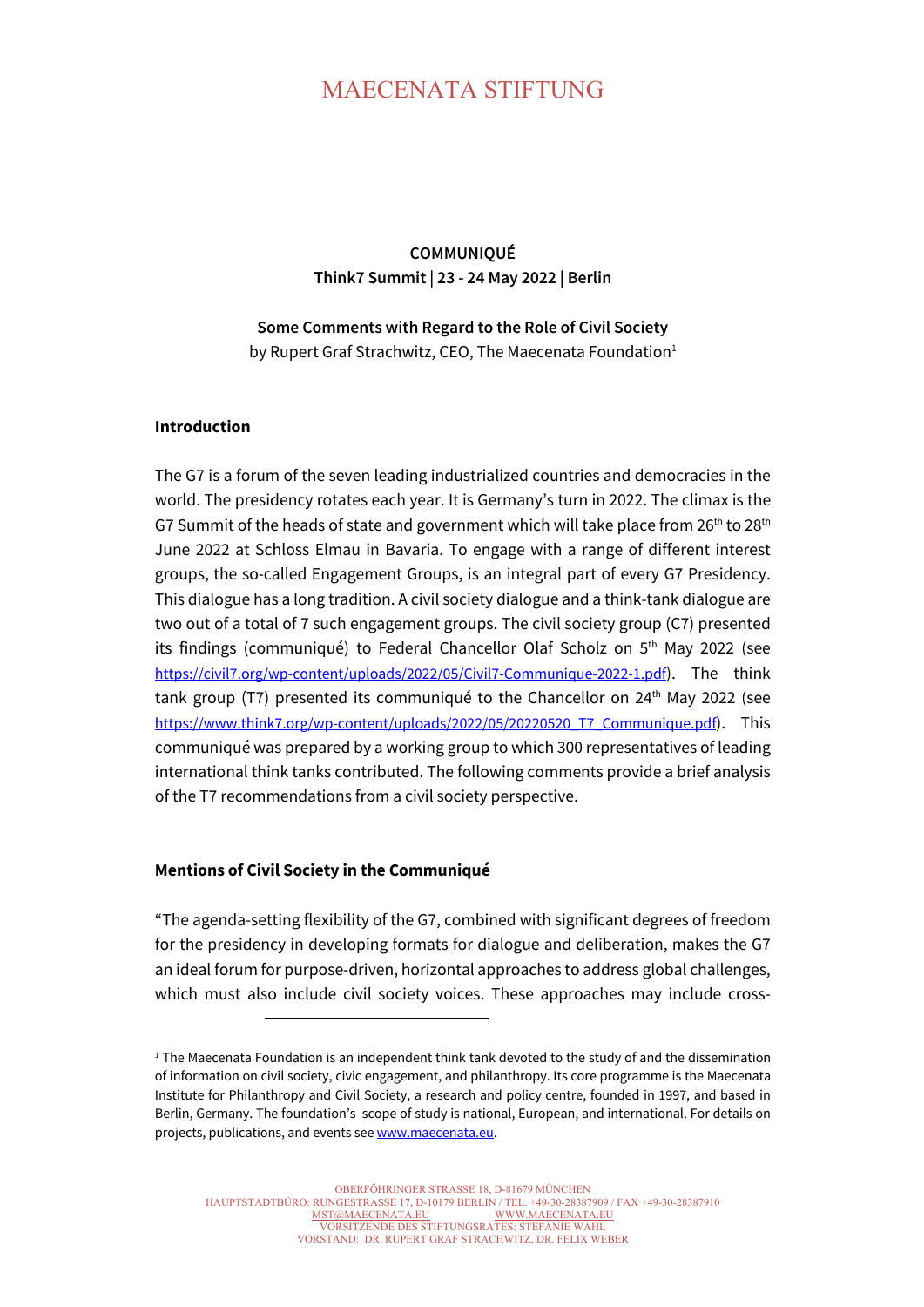sectoral working groups and task forces or combined ministerial meetings. The existing engagement groups of the G7 need to have a permanent role across presidencies. This is also true for a multi-stakeholder approach, inviting NGOs, scientists, representatives from civil society and the most vulnerable social groups to a permanent G7 forum. Such a permanent involvement and forum fosters the accountability, consistency and implementation of G7 decisions."

"Apply multilevel governance, including the particular strengthening of the regional level: large-scale transformation requires a multi-level governance approach as cities and communities are drivers of the transformation. Transitions to net-zero should be achieved through enhancing social justice and undertaking a multi-layer approach that embraces different levels of society: the micro, the macro, the meso and exo levels, with a particular focus on the latter levels relating to the role of citizens, communities, civic organisations, and governmental bodies."

"Moreover, a "Global Resilience Council", with state- and non-state actors, may be considered."

"Explore new pathways to local sustainable prosperity: As liberal democracies, the G7 countries are characterized by active citizen participation and engagement. This can be leveraged to implement initiatives of citizen-led prosperity measurement in order to create pathways and frameworks for sustainable prosperity in different locales, improving social solidarity and social cohesion."

## **Comments**

- (1) It is certainly an improvement over older policy papers provided by think tanks at supranational level that civil society and related terms (citizen participation, nonstate actors, civic organisations, NGOs) are mentioned at all.
- (2) However, the paper retains a strictly state-orientated view-point, as may be seen in the following quotation: "The G7 must firmly acknowledge that an effective response to these threats can only be found in an inclusive, rules- and values-based international order, supported by permanent international institutions that recognize universal human rights and the sovereignty of nation-states, along with regional bodies and agreements consonant with this approach." Here, there is no mention of civil society, nor of the business sector for that matter. This, as has been universally acknowledged, is out of step with the development of global public governance in the  $21<sup>st</sup>$  century.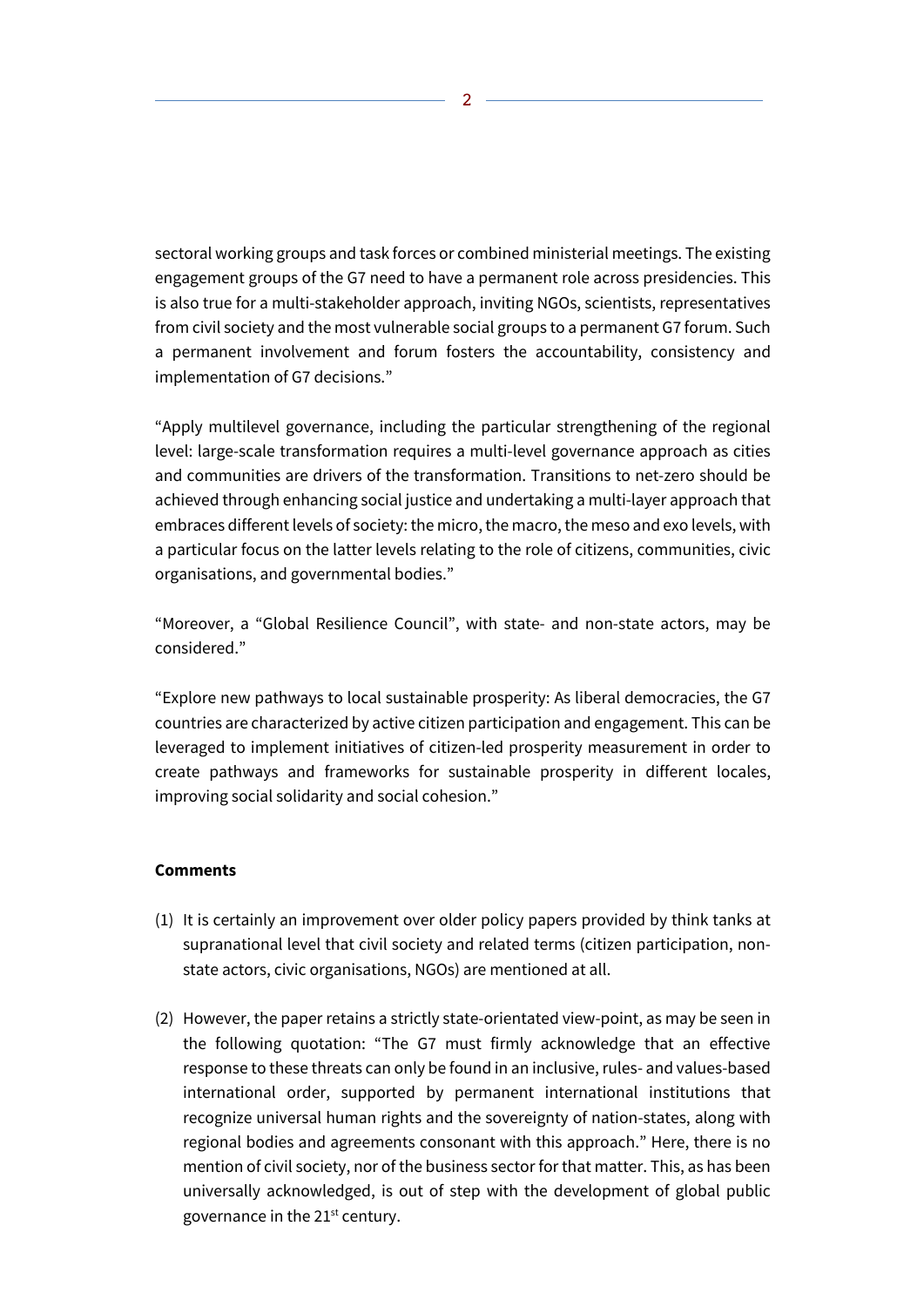- (3) The underlying normative theory behind the communiqué is that governments alone are called upon and able to direct, supervise and execute all measures suggested. The paper does not take into account that development, social change and policy shaping processes in the  $21<sup>st</sup>$  century need to be coordinated between a number of players of whom the government is one, and both the business sector and the civic space to include civil society are certainly others.
- (4) Wherever the paper deals with civil society and related terms, the wording is unspecific and strangely bloodless. Expertise concerning the role, potential, limitations, and shortcomings of civil society players was evidently not available to its authors and reviewers. With the help of such expertise, civil society involvement could have been described more concisely, and evaluated using state of the art methodology.
- (5) Throughout the paper, the citizens and the communities of choice they create seemingly remain objects of rule as they were in the traditional Hegelian concept of an overarching position of the state; i.e. they may be heard on occasion and at the rulers' whim (and exercise their periodic right to vote), but there is no suggestion of an institutionalized and permanent interplay. They are not recognized as partners. In this context, it is worth remembering Art . 11 (2) of the Treaty on European Union that reads: "The institutions shall maintain an open, transparent and regular dialogue with representative associations and civil society." The communiqué also fails to take into account the United Nations Guidance Note 'Protection and Promotion of Civic Space', issued in September 2020.
- (6) Talking with civil society, i.e. civil society activists and executives (civil society with very few exceptions does not have "representatives") is of course a vital part of the government – civil society interplay. To this end, in this particular case, some interaction between T7 and C7 would have been useful. But this cannot supplant a serious academic and policy debate on the role of civil society in the public sphere. To this end, and given that the involvement of civil society in the public sphere is here to stay, it would seem of essence to involve experts and think tanks that specialize in civil society studies in framing and composing policy papers of the kind and scope of this communiqué.
- (7) Given the crisis and potential erosion of democracy, and the necessity of defending a society based on human and civil rights, the rule of law and democracy, policy papers of the kind and scope of this communiqué should convince governments that a very close partnership between the states and those civil society

3